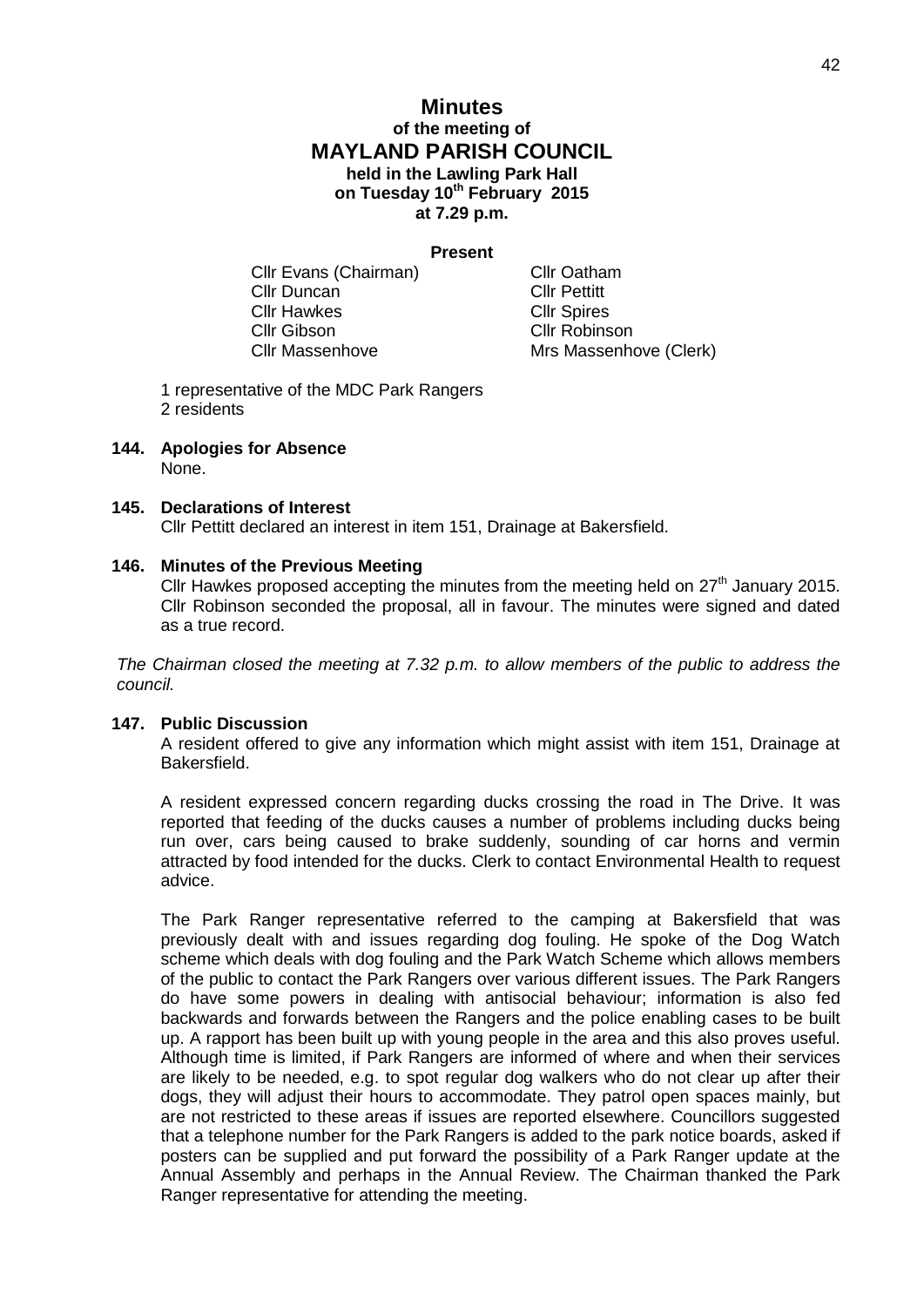*The Public session was closed at 8.05 p.m. and the meeting reopened.*

## **148. Finance**

Councillors received a list of all payments and receipts approved by the Finance Committee. Cllr Massenhove proposed accepting both the payments and receipts. Cllr Hawkes seconded the proposal, all in favour; payments and receipts accepted.

Cllr Massenhove proposed accepting the Finance Committee's recommendation to renew membership of the Essex Wildlife Trust. The Chairman seconded the proposal. All in favour. Clerk to action.

## **149. Planning**

**The following applications were considered and comment to the Planning Authority agreed: -**

FUL/MAL/14/01265 Extension to industrial building Mayland Hall Mayland Hill Mayland Essex 8 no objection; 1 object The reason given for the objection is that there are already designated industrial areas in Mayland.

## HOUSE/MAL/15/00056

First floor conversion including raising height of existing roof and removal of existing dormers Crusoes 19 Princes Avenue Mayland Chelmsford

9 no objection

## **The following application for works to tree protected by a Tree Preservation Order was considered and comment to the local Planning Authority agreed: -**

## WTPO/MAL/14/01276

TPO 08/91 Area 1 - Area marked by pink boundary on plan - Remove Blackthorn, Hawthorn and area of diseased/dead Elm. Retain 1-2m wide rooting area of boundary vegetation. Clear a 3m x 4m area for new access gate. T1 Blackthorn - Remove. T2 Hawthorn – Remove.

Land South West Of Nipsells Chase Mayland Essex

7 no objection; 2 object

The reason given for both objections is that hawthorn and blackthorn are indigenous to the area.

## **The following decisions made by the local Planning Authority were noted: -**

HOUSE/MAL/14/01033 Erection of a two storey side and rear extension to form an annexe 1 Bakersfield The Drive Mayland Essex **REFUSE** 

## FUL/MAL/14/01062

Demolish existing dilapidated bungalow and replace with new 1.5 storey dwelling. Demolish existing detached garage (new garage is integral with new dwelling) 5 Sea View Parade Mayland Essex CM3 6EL **REFUSE** 

## FUL/MAL/14/01131

Pair of identical one and half storey detached dwellings with associated external works Plot Between 8 & 16 Promenade Mayland Essex APPROVE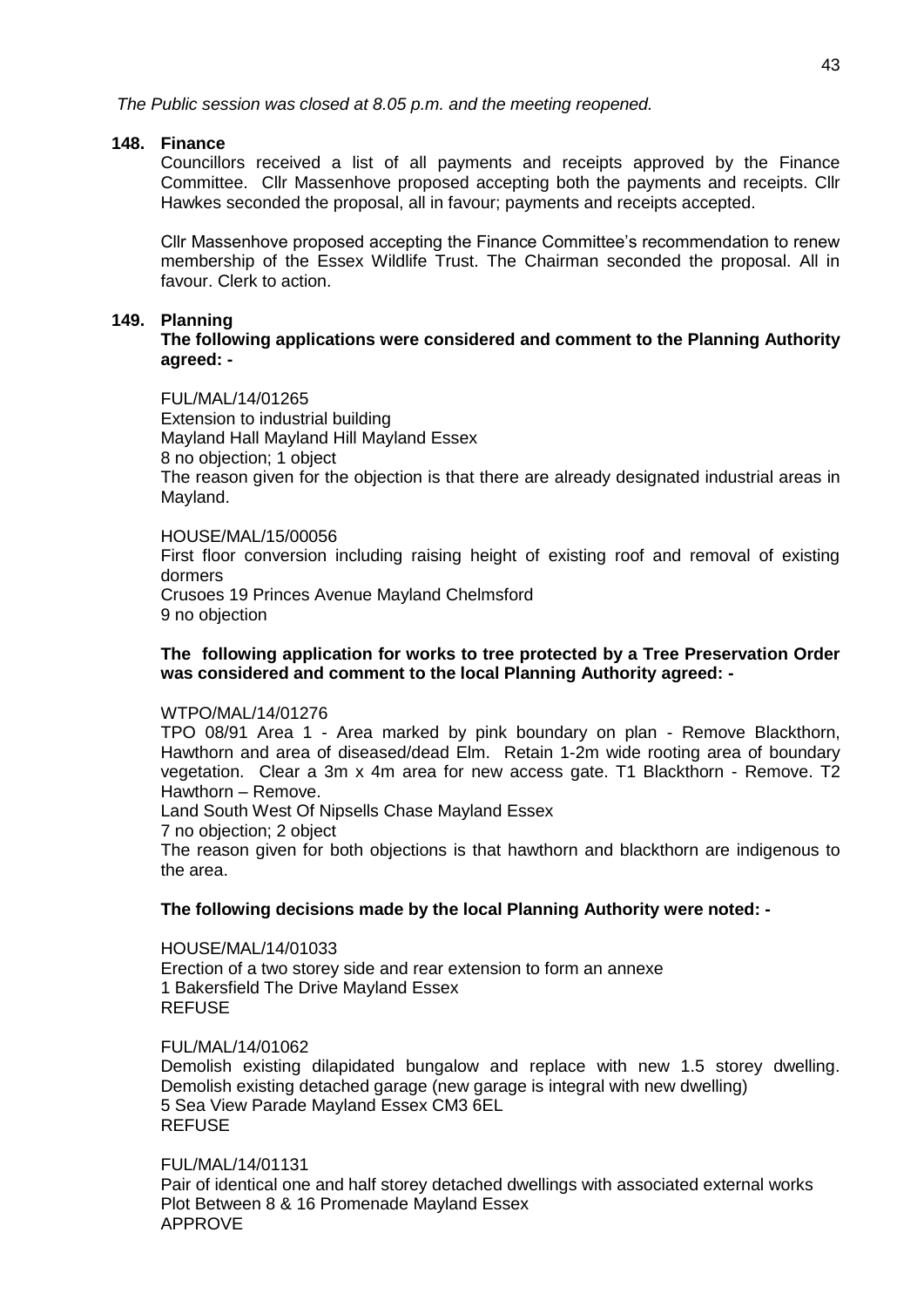## **150. Clerk's Report**

Each Councillor has received an update on matters from the previous meeting. It was agreed that paper copies of the Clerk's Report should be circulated to councillors with each agenda. Clerk to action.

## **151. Drainage at Bakerfield**

*Having expressed an interest in this item, Cllr Pettitt did not take part in its discussion.*

Councillors discussed responsibility for a french drain at Bakersfield, as information received from Maldon District Council was inconclusive.

*The Chairman closed the meeting at 8.46 p.m. to allow public discussion.*

A resident described the history of the french drain. Cllr Spires suggested that as well as maintenance of the french drain, the effectiveness of drainage the other (field) side of the Bakersfield Walk should be taken into account.

*The public discussion was closed and the meeting reopened at 8.58 p.m.*

The following actions were agreed: -

- Clerk to obtain a copy of the S106 agreement relating to Bakersfield from MDC.
- Clerk to obtain parish council minutes to check what agreement was made.
- Clerk to seek advice from the relevant department at ECC.
- Clerk to obtain title plans for the area within the Bakersfield/Lawling Park boundary.
- Groundsman to assess the existing french drain.

## **152. Terms of Reference for Committees**

It was noted that whilst the council is working correctly to financial standing orders, it would benefit from an itemised framework for each committee. The Chairman proposed that terms of reference are drafted for all committees for acceptance at the May Annual Meeting. Cllr Spires seconded the proposal. All in favour. Clerk to action.

## **153. Lawling Park Committee** *including Bakersfield, Lawling Playing Field & Dog Walk Area* Each Councillor has received a copy of the minutes from the previous LPC meeting.

A quotation to replace the manhole cover and small drain cover near the Lawling Park Hall was discussed. Cllr Massenhove proposed determining if the price can be reduced by the use of a lighter weight drain cover whilst accepting the quotation as a maximum price. Cllr Oatham seconded the proposal. All in favour. Clerk to action

Cllr Spires reported a disagreement that occurred at the recent Lawling Park committee meeting, including a suggestion by Cllr Pettitt that a decision made at that meeting (regarding the use of the Bakersfield park) area was illegal. He wished it to be known that in his time as a councillor and as a member of the Lawling Park Committee he has not seen written terms of reference, but that the committee has been governed by historical convention and that discharge of powers to the committee is agreed by the full parish council annually. He circulated reports from around 2005 showing that the land in question was drained for use as a sports field and also a 2008 plan, agreed by the parish council, showing the positions of two football pitches on the field. He stated that the field has not previously been used as a football field solely because it was not yet of a sufficient standard due to drainage issues. He asked that the challenge to the legality of the decision be withdrawn and for reaffirmation from the full parish council that the decision was not illegal.

Cllr Pettitt responded that, without seeing terms of reference, it cannot be clear what decisions the committee has the power to make. She pointed out that the plans referred to pre-date the Parish Plan survey and also referred to the committee's discussion (at its November 2014 meeting) of the potential use of the Bakersfield field; it was suggested then that an overall plan for the field is needed to accommodate residents' requests made via the Parish Plan. She stated that her main concerns were use of the agreed budget, proximity of the pitch to the toddler play area, the on-going cost of maintaining an additional pitch and her request for the issue to be brought to the full council. Cllr Pettitt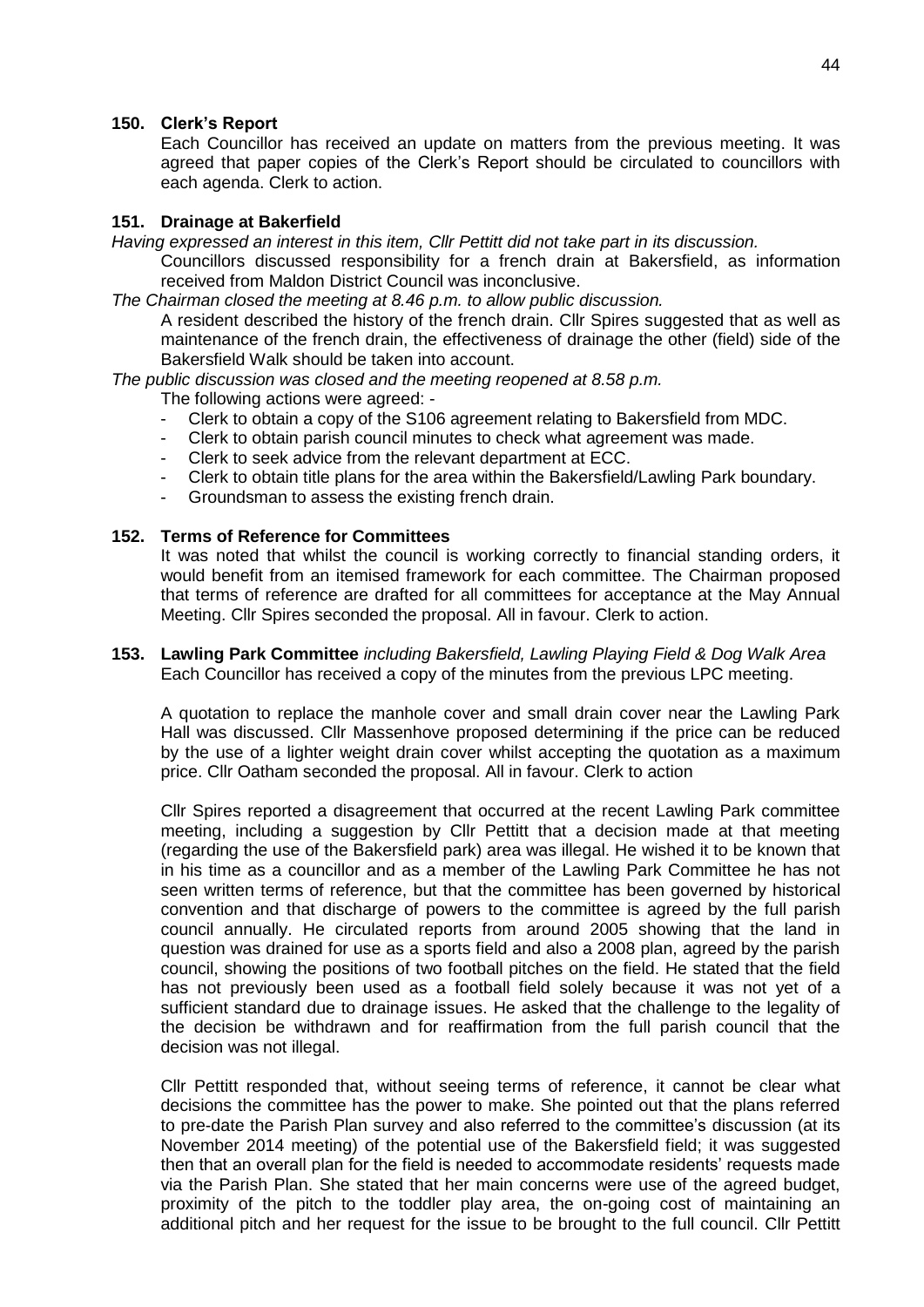did withdraw her challenge that the LPC decision was illegal but followed on stating that the method used was underhand, and would not withdraw that statement.

Other councillors stated that a significant amount of money was spent on drainage of the area on the understanding that it was to be used for a football pitch once the ground became suitable. It was suggested that facilities such as picnic areas could be provided elsewhere on the park and on other open spaces. The Chairman read out that Cllr Pettitt had proposed 'The powers' to be discharged to the LPF committee at the Annual Assembly May 2013. Cllr Oatham proposed a vote of confidence in the Lawling Park chairman and committee. Cllr Duncan seconded the proposal, 7 in favour, 1 against, 1 abstained. Motion carried.

The Chairman suggested that any further discussion should take place within the Lawling Park Committee.

### **154. Neighbourhood Plan Committee**

Each Councillor has received a copy of the minutes from this month's NP meeting.

### **155. Highways**

It was agreed that on this occasion any highways issues should be reported to the Clerk subsequent to this meeting.

- **156. Parks & Open Spaces** *including George Everitt Memorial Park, Cardnell Brothers Memorial Park Field & Mayland Nature Reserve* Nothing to report.
- **157. Village Environment** *including Lighting, Vandalism, Sea Wall, Transport* Decision on lighting contract deferred for discussion at next meeting.

## **158. Footpaths**

Discussion deferred for discussion at next meeting.

### **159. Flooding Priorities**

It was agreed that priorities are drainage ditches at Katonia Avenue, Bakersfield and the southern end of Mill Road. Clerk to submit this information to ECC.

## **160. S106**

Discussion deferred for discussion at next meeting.

#### **161. Training**

Cllr Oatham proposed agreeing a training request submitted by the Clerk. The Chairman seconded the proposal. All in favour. Clerk to action.

The Chairman proposed offering risk assessment training to the groundsman. Cllr Gibson seconded the proposal. All in favour. Clerk to action.

*Cllr Pettitt gave her apologies and left the meeting at 10.05 p.m***.**

#### **162. Correspondence**

Active Essex – Clerk to forward information regarding Inter-community Games to Mayland Clubs.

Gladman Developments Ltd – letter regarding proposed outline planning application noted.

Resident – Clerk to respond to letter regarding sea wall access.

A & J Lighting – letter and price list noted.

MDC – Minutes and Reports of the Council and its Committees  $1<sup>st</sup>$  December 2014 –  $14<sup>th</sup>$ January 2015 noted.